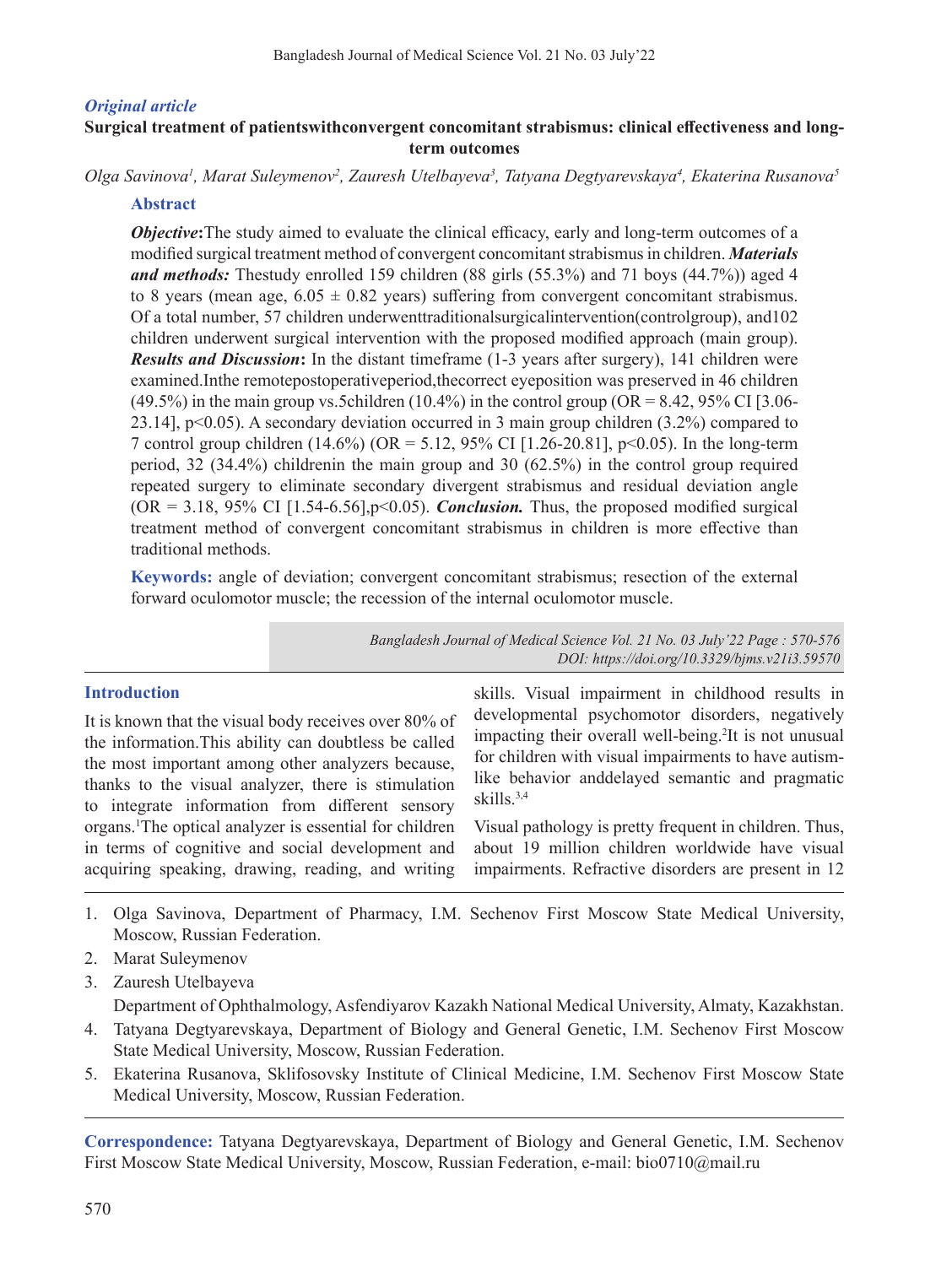million children and irreversible and/ or severe visual impairments– in1.4million children.<sup>5</sup> With such unfavorable statistics, it is even more pessimistic that 79% of children with visual impairment have not been examined by an ophthalmologist in the last year, and 39% of them have never been examined at all.<sup>6</sup>

Factors associated with visual impairment in children include maternal alcohol consumption, premature birth, cesarean section, large head circumference at birth, heredity, female gender, being of the white race, long hours of TV and smartphone viewing,watching TV at a distance of less than 2 meters, living in a lowincome family.<sup>7</sup>

Oculomotor pathology, namely, binocular vision disorders and strabismus  $(S)$ ,<sup>8</sup> plays an essential role in the overall structure of childhood ocular diseases.S occurs in 2% of children between 4 and 10 years old.9,10The prevalence of S differs across different ethnic groups, with esotropia (concomitant strabismus) being more prevalent in whites, $11$  and exotropia – in East Asian and African-American populations.12

Strabismus is a significant medical and social problem.It is not only a cosmetic defect but, more importantly, is accompanied by severe impairment of mono- and binocular functions in children.<sup>13,14</sup>Slow reading (due to unstable attachment), difficulties in performing motion and visual tasks (balance control, grip) are associated with S.15Quite often, S results in psychological problems assuch children can be discriminated against. They are less likely to be accepted by their peers and may experience work problems as adults.12,14That is why it is essential to detect strabismus in time and begin treatment quickly and correctly.

Surgery plays a vital role in treating S as it helps achieve the desired aesthetic and functional effect.16The primary aim of surgical treatment is to restore the correct eye position in orbit.<sup>17</sup>Typically, operations on the oculomotor muscles, which are in a hyperfunction state, are performed first.However, the major problem is that surgery on the right muscles can increase the eye gap.18,19Operations involving weakening of the strong muscle are more effective, while the antagonistic muscle, on the contrary, is reinforced, which provides a more reliable and stable result.20Right muscle resections were a common type of strabismus. Yet, they have many drawbacks: disruption of muscle innervation, their

structure (anatomical and morphological), traumatic operation, its multi-step nature.<sup>19,20</sup>Another method of surgical correction is to create plication, which is less traumatic than resection but adequate for small deviation angles (DA).<sup>21</sup>The major problem often encountered during the postoperative period is the residual strabismus angle (RSA).Thus, following surgical correction of S, the rate of recurrence or hypocorrectionamounts to 20 to 40%.22,23

So far, the choice of the optimum surgical treatment technique for S remains topical.The choice of access to oculomotor muscles is questionable as well.Many researchers propose their schemes for dosing the magnitude of resection and recessionofthedirectoc ulomotormuscles,buttheyarebasedsolelyontheir own clinical experience and observation results. At that, the calculation was carried out empirically.<sup>18,19</sup>Studies on improving surgical treatment techniques and developing the dosage schemes for resection and recession of the direct oculomotor muscles in children with strabismus are highly relevant.

The study aims to examine clinical efficacy, early and long-term outcomes of a modified method for surgical treatment ofconvergent concomitant strabismus in children.

## **Material and Methods**

The study enrolled 159 children (88 girls(55.3%) and 71 boys (44.7%) aged 4 to 8 years (mean age is  $6.05\pm$ 0.82 years) suffering from convergent concomitant strabismus (CCS). The children involved in the study were dividedintotwogroups:Group1(control)consiste dof57children(32girls(56.1%)and 25 boys (43.9%)) with CCS who underwent surgery by traditional method; Group 2 (main) included 102 children (56 girls  $(54.9\%)$  and 46 boys  $(45.1\%)$  with CCS who underwent surgery using an approach suggested in this study.Over the long period (1-3 years after surgery), 141 children (48 children in the control group and 93 in the main group) were examined.

Inclusioncriteria wereage4to8years, the diagnoses ofconvergent concomitantstrabismus,strabismic angle of  $8^\circ$  or more, first strabismus surgery, informed consent to participate in the study signed by a parent (legal guardian of thechild).

Exclusion criteria were previous surgery, hyperopia ≥6.0 D, astigmatism ≥3.0 D, visual acuity of the worse seeing eye less than 0.2, vertical strabismus>4°; A, V, or X syndromes, acute or chronic in acute stage inflammatory eye disease, congenital eye anomalies, other serious eye disorders, acute somatic pathology,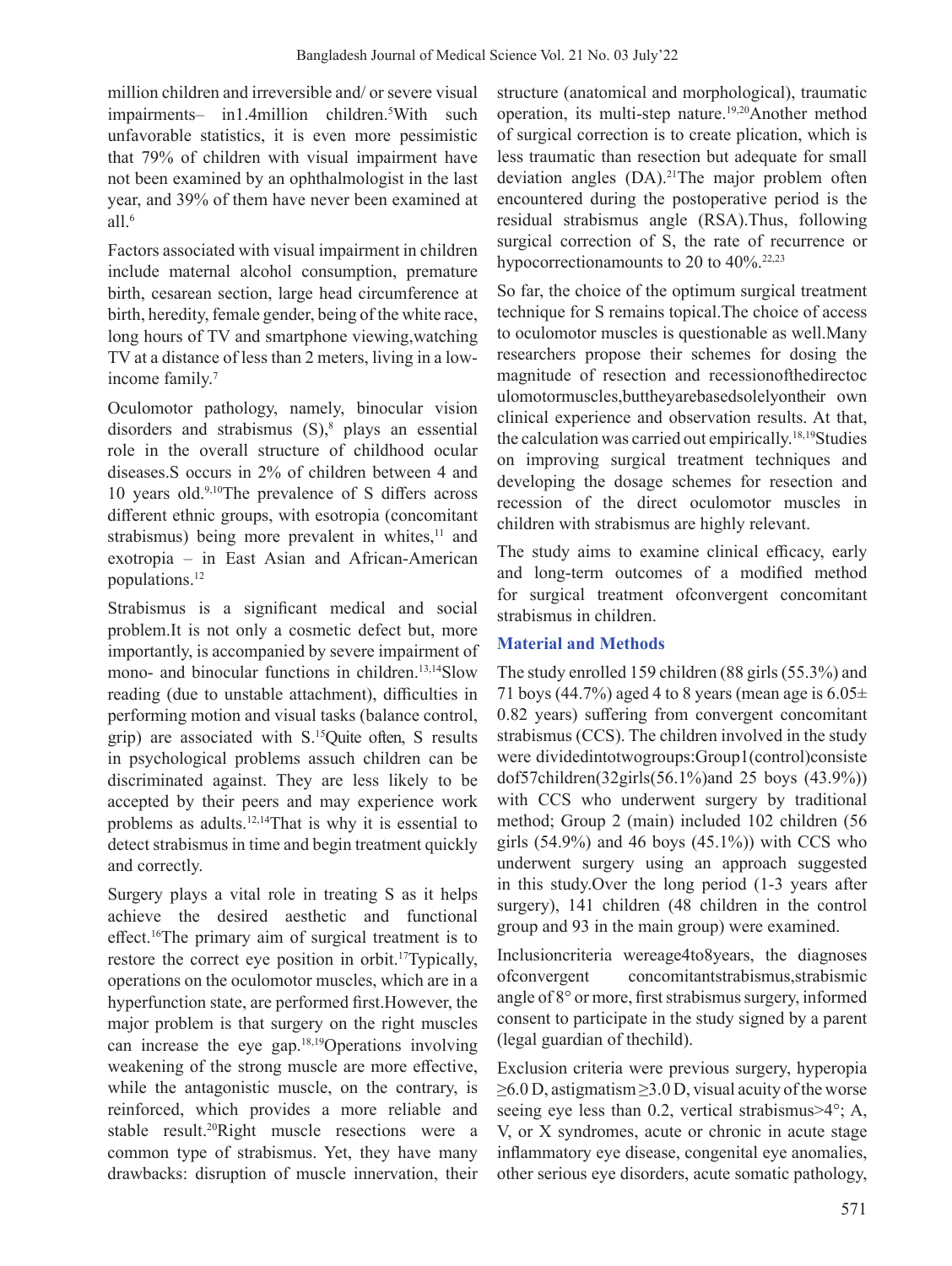chronic somatic pathology in the acute or sub/ decompensation stage,oncopathology, mental illness.

Examination and analysis of the results were performed before surgical intervention, the day after it, on the  $10<sup>th</sup>$  and  $30<sup>th</sup>$ day after surgery, and in the long-term period (1-3 years after surgery). The range of examination included the study of complaints and medical history, detailed physical examination, laboratory tests (general clinical blood and urinalysis, biochemical blood examination), electrocardiography, and comprehensive ophthalmological examination.

The ophthalmological examination included visometry, ophthalmometry, ophthalmoscopy, refractometry, echobiometry, biomicroscopy, Hirshberg test, as well as determination of functionalscotomaandbifovealfusion (BFF) (on synoptophore), visual character (on a four-point test), examination of eyeball mobility, andassessment of convergencenature.

The proposed surgical intervention implied a dosed resection of lateral rectus muscle (LRM) (the amount of resection depended on the duration of S, deviation angle (DA), and the width of themuscletendon) and recession of the internal rectus muscle (IRM) (recession size depended on the position of the muscle attachment, distance from the limbus to the internal rectus muscle). If DA is up to 15°, the placement of IRM is recommended from the limbus at a distance of 8 mm, at DA of  $15-25^{\circ} - 9$  mm, at  $25$ - $30^{\circ} - 10$  mm, over  $30^{\circ} - 11$  mm. When performing surgical intervention during the IRM recession, it is necessary to measure the distance from the limbus to this muscle, move a muscle towards the equator of the eyeball by the missing number of millimeters to the recommended number ofmillimeters.

When resecting the LRM, its tendon is crucialto don't bedeformedand positioned on the horizontal part of the hook to enable an accurate measurement of its width. The initial point of resection is near the anterior attachment line of the tendon fibers to the sclera. When calculating the magnitude of LRM resection, the magnitude of DA, the width of the LRM tendon, and the duration of S shall be considered. Thus, with DAupto15°, themagnitudeofLRMresectionwas4.5-5.0mm,at 15-20°– 5.5- 6.0mm,at 20-25°– 6.5-7.0mm,at 25- 30°– 7.5-8.0mm,over30°– 8.5-9.0mm.IftheLRM tendon width is >9 mm, muscle resection is not recommended due to the high risk of injury to the

572

ends of the muscle fibers. In addition, if the LRM tendon width is≤5mm,theNPMresectionvalueshall be increasedby0.5mm. Besides,itshould also be increased by 0.4-0.5 mm if the duration of S  $\geq$ 4years.

## icalprocessing of

theobtaineddatawasperformedusingMicrosoftExcel 2013 (Microsoft, USA) and SPSS 13.0. The null hypotheses were tested at  $p \leq 0.05$ . Quantitative features were compared using Mann-Whitney-Wilcoxon U-criterion, qualitative characteristics, and their occurrence frequency were compared using odds ratio (OR)calculation.

# *Compliance with ethical norms and principles*

The study protocol and the informed consent form for participation in the study were approvedbythe MedicalEthicsCommitteeattheI.M.SechenovFirst MoscowStateMedicalUniversity (Protocol № 3 of 18.03.2019).Onlychildrenwhoseparent(legalguardi an) signed informed consent for the child'sparticip ationinthestudywereincluded.The study is guided by the International Ethical Guidelines for Biomedical Research Involving Human Subjects(prepared by the Council for International Organizations of Medical Sciences), the Declaration of Helsinki (1964-2013), ICH GCP Principles (1996), EU Council Directive 609 (of 24.11.1986),theCouncilofEuropeConvention onHumanRightsandBiomedicine(of 04.11.1986),the CouncilofEuropeConventiononHumanRightsandBio medicine(of 12.12.2006), and the Council of Europe Guidelines on BiomedicalResearch.

## **Results**

Analysis of strabismus types revealed that among the control patients, 48 children (84.2 %) had alternating S, 9children (15.8 %) had monolateralS, and in 25 children (43.9 %),one eye was fixating more often.In the main group, 85 children (83.3 %) had alternating S, 17 (16.7 %) - monolateral,and 27 children (46.1 %) had one fixating eye more often. Distribution by refraction type in the control group was as follows: 51 children (89.5%) had hyperopic S, 2children (3.5%) had emmetropicS, and 4 children (7.0%) had myopia. In the main group, 92 children (90.2%) had hyperopic S, 3children (2.9%) had emmetropicS, 6 children (5.9%) had myopia, and 1 child (1.0%) had mixed astigmatism. The distribution of the children included in the study over the magnitude of DA and refraction was as follows: In the control group, the magnitude of DA up to  $10^{\circ}$ was revealed in 5 (8.8 %) children,  $10-15^{\circ}$  – in 9 (15.8 %) children, 15-20° in 17 children (29.8 %),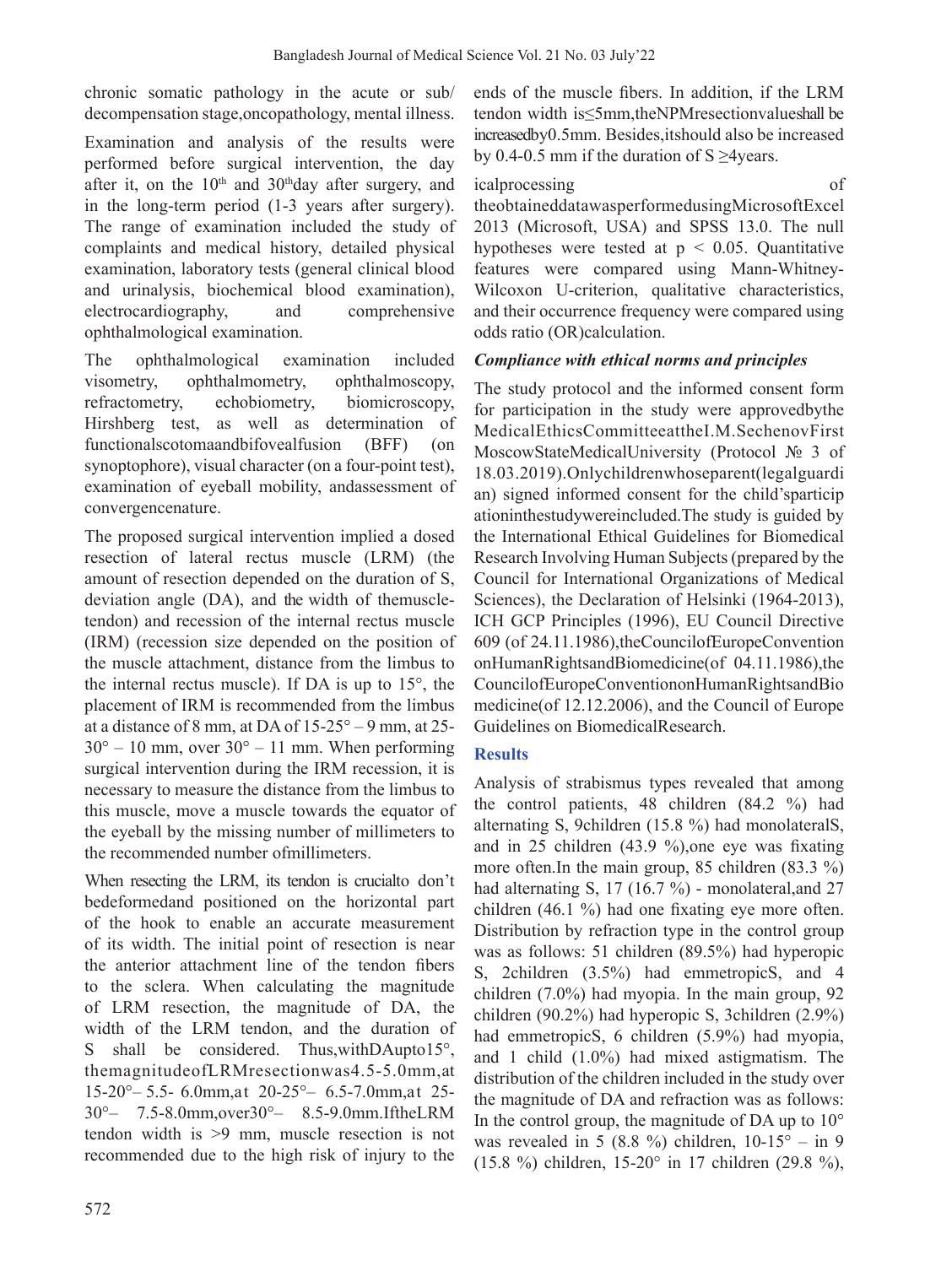20-25° in 12 children (21.1 %),25-30°in8children  $(14.0\%)$ , more than  $30^{\circ}$  inchildren  $6(10.5\%)$ . Inthemaingroup, DAwasupto10°in7children (6.9%),10-15°in18children (17.7%),15- 20°in32 children (31.4%),20-25°in23children (22.5%),25-30°in13children (12.7%),more than 30° – in 9 (8.8 %) children. The comparison groups did not differ statistically  $(p>0.05)$  concerningstrabismus type, refraction, and DAvalue.

Results analysis of surgical CCS treatment showed that the proposed modified method was more effective. Thus, in the early postoperative period, the correct eye position was achieved in 84 (82.3%) children in the main group versus 30 (52.6%) children in the control group with a statistically significant intergroup difference of  $(p<0.05)$ . Hypoeffect in the main group was notedin17 (16.7%) childrenversus 25 (43.9%)children in the control group with a statistically significant inter group difference of  $(p<0.05)$ . Also, 1child  $(1.0\%)$  in the main group and 2 children $(3.5\%)$  in the control group had a hypereffect without a statistically significant intergroup difference  $(p > 0.05)$  (Table1).

Table 1. Comparison of surgical treatment effectiveness of convergent concomitant strabismus in children

| The effect                                                                                       | Control<br>group<br>$(n=57)$ |               | Maingroup<br>$(n=102)$ |               | 0 <sub>R</sub> | <b>CI</b>        |
|--------------------------------------------------------------------------------------------------|------------------------------|---------------|------------------------|---------------|----------------|------------------|
|                                                                                                  | Abs.                         | $\frac{0}{0}$ | Abs.                   | $\frac{0}{0}$ |                |                  |
| Correcteyeposition,<br>number of children                                                        | 84                           | 82.3          | 30                     | 52.6          | $4.2*$         | $2.03 - 8.70$    |
| Hypoeffect, number of<br>children                                                                | 17                           | 16.7          | 25                     |               | $43.9$ 3.91*   | 1.87-8.17        |
| Hypereffect, number of<br>children                                                               | 1                            | 1.0           | 2                      | 3.5           | 3.67           | $ 0.33 - 41.42 $ |
| Note. * differences are statistically significant compared to the control<br>group ( $p<0.05$ ). |                              |               |                        |               |                |                  |

On day 10 after surgery, 72 children (70.6%) in the main group demonstrated correct eyepositionversus19 (33.3%) children in the control group (OR=4.80, 95%CI[2.39- 9.63], p < 0.05). On day 10 after surgery, 23 (22.5%) children in the main group hada residual deviation of 6-10°, and 11 children (10.8%) to whom a DAinitially was greater than 30° had a residual DA of 15-20°.

An analysis of the long-term surgery outcomes (1-3 years after intervention) was performedfor 141 patients (48 children in the control group and 93 children in the main group) (Table 2). In the remote postoperative period, the correct eye position was preservedin 46 children (49.5%) in the main group versus 5 children (10.4%) in the control group (OR = 8.42, 95% CI [3.06-23.14], p<0.05). Among children in the main group, DA of 6-10° was observedin 29 children (31.2%) and 15-20° in 15 children (16.1%). Secondary deviation developed in 3children (3.2%) in the main groupversus7children(14.6%)inthecon trolgroup( $OR = 5.12,95\%$ CI[1.26-20.81], p<0.05). Residual DA in the long-term period increased in 10 children (10.8%) in the main group versus 43 children  $(89.6\%)$  in the control group (OR = 71.38, 95% CI [22.94-222.10],  $p<0.05$ ). In the long-term period, 41 children (44.1%) of the main group managed to achieve binocular cooperation (simultaneous vision was formed in 35children,binocular–in6children) versus12children(25.0%)ofthecontrolgroup (all 12 children formed simultaneous vision) (OR=2.37,95%CI[1.09-5.11],p<0.05). As a result, in the long-term period, 32 (34.4%) patients of the main group and 30 (62.5%) patients of the control group required repeated surgical intervention to eliminate divergent secondaryS and residual DA (OR = 3.18, 95% CI [1.54-6.56], p<0.05).

Table 2. Comparison of long-term surgical outcomes inchildren with CCS

| The effect                                                                                       | Control group<br>$(n=48)$ |               | Maingroup<br>$(n=93)$ |               | <b>OR</b> | CI           |  |  |  |
|--------------------------------------------------------------------------------------------------|---------------------------|---------------|-----------------------|---------------|-----------|--------------|--|--|--|
|                                                                                                  | Abs.                      | $\frac{0}{0}$ | Abs.                  | $\frac{0}{0}$ |           |              |  |  |  |
| Correcteyeposition,<br>number of children                                                        | 46                        | 49.5          | 5                     | 10.4          | $8.42*$   | 3.06-23.14   |  |  |  |
| Secondary deviation,<br>number of children                                                       | $\mathcal{L}$             | 3.2           | 7                     | 14.6          | $5.12*$   | 1.26-20.81   |  |  |  |
| Increase in the<br>residual DA, number<br>of children                                            | 10                        | 10.8          | 3                     | 89.6          | 71.38*    | 22.94-222.10 |  |  |  |
| Achieved binocular<br>cooperation, number<br>of children                                         | 41                        | 44.1          | 12                    | 25            | $2.37*$   | 1.09-5.11    |  |  |  |
| Repeated surgical<br>intervention<br>performed                                                   | 32                        | 34.4          | 30                    | 62.5          | $3.18*$   | 1.54-6.56    |  |  |  |
| Note. * differences are statistically significant compared to the control<br>group ( $p<0.05$ ). |                           |               |                       |               |           |              |  |  |  |

#### **Discussion**

The main objective of this study was to improvet heefficacyofsurgicaltreatmentofCCSinchildrenag ed4-8years.A modified method of surgical treatment was proposed to solve this problem, suggestinga dosed resection of LRM and recessions of IRM. Thevolumeofthese manipulations dependsonDA,Sdur ation,featuresofLRMattachment, and distance from the LRM to the limbus. This differentiated approach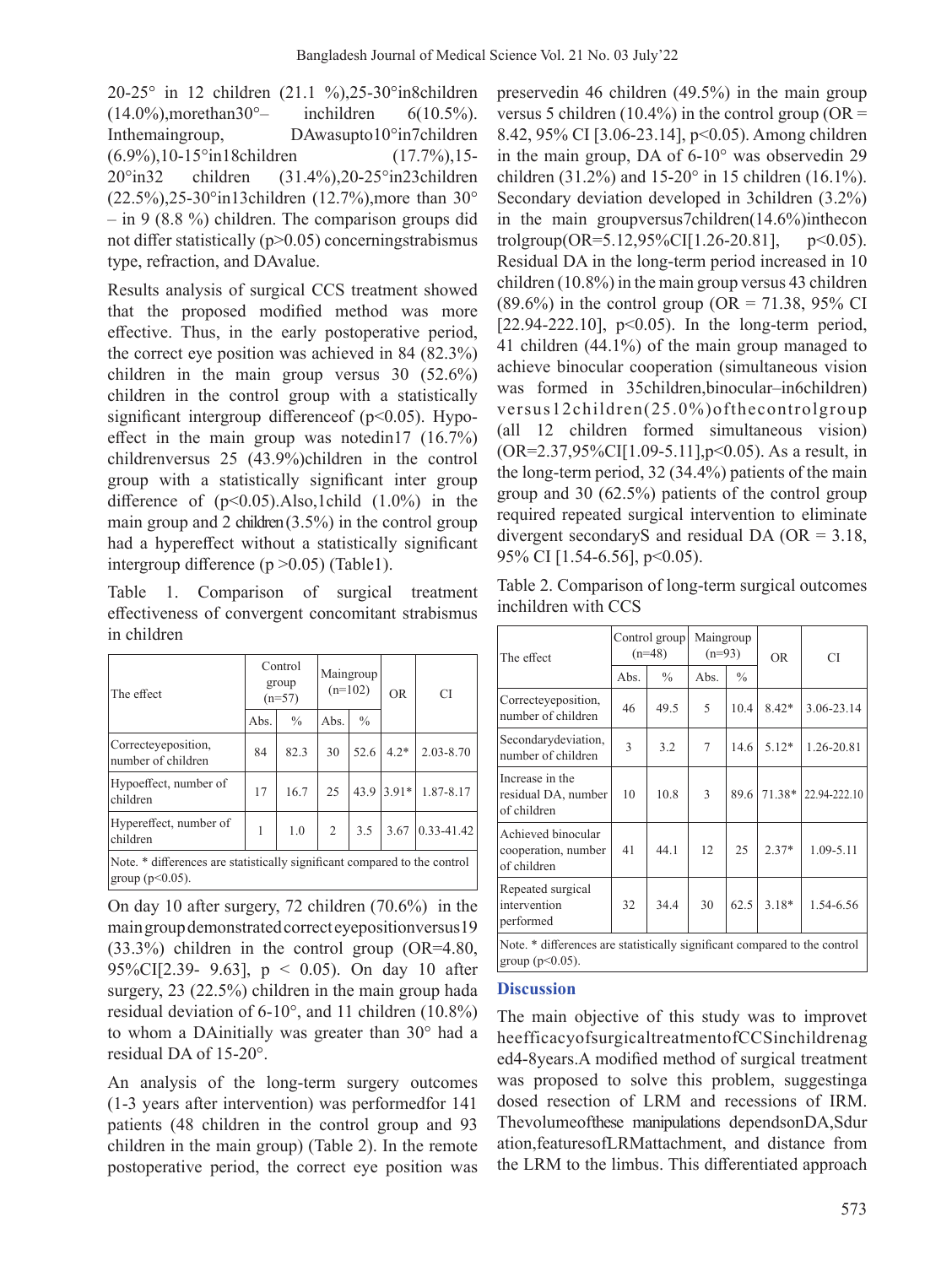is more effective asitallows taking into account the in individual characteristics of each child. Also, the need for such a differentiated approach in LRM recession is essentialasthe distance further for more than 11 mm away from the limbus can result in thedivergent secondaryS in the future. Moreover, this distance moves the LRM beyond the equator of the eyeball. The need to correct the magnitude of IRM ten donresectiondependingonthe tendon width (measured at surgery) and the duration of S is because with time, atrophy of the elastic components of the tendon develops on the side opposite to the deviation of the eye at S. The width of the tendon can also be used to judge the magnitude of endotendinosus indirectly.

The great efficacy of the proposed technique for surgical CCS correction on the day after surgery is evidenced by a statistically significant intergroup difference  $(p<0.05)$  in the main group (children operated on using the proposed technique) and thecontrol group (children operated on using the traditional technique). At that, the normal position of the eyeballs was observed (see Table 1) in 84 children (82.3%)versus30children(52.6%)(OR=4.20,95%CI  $[2.03-8.70]$ ,  $p<0.05$ ). In the early postoperative period, asignificantly higher ( $p$ <0.05) proportion of children in the control group demonstrated a hypoeffect compared to the main group: 25 (43.9%) children versus 17 (16.7%) children (OR= 3.91, 95% CI  $[1.87-8.17]$ , p<0.05). This also indicates the lower effectiveness of the traditional technique.

In the author's opinion, the positive effect was preserved in a significant number of children even in the long-term period after surgery of 1-3 years (Table 2). In particular, the greater effectiveness of the modified surgical treatment technique of CCS in childrenisevidenced byastatistically significantinter group differencein the proportion of children in which the correct eye position was preserved in the long-term period (49.5% of cases versus 10.4%(OR=8.42,95%CI[3.06-23.14],p<0.05)), binocular cooperation was achieved in 44.1%ofcasesversus25.0%(OR=2.37,95%CI[1.09- 5.11],p<0.05)).Ofnoless importance is the fact that secondary deviation developed less frequently in children after the modified surgical treatment of CCS compared to traditional surgery (in 3.2% of cases vs.  $14.6\%$  (OR = 5.12, 95% CI [1.26-20.81],p<0.05).0.05)), increased residual DA (in 10.8% of cases versus 89.6% (OR = 71.38, 95% CI [22.94-222.10],  $p<0.05$ ), and significantly less

frequently a repeated surgery was required (in 34.4% of cases versus  $62.5\%$  (OR = 3.18, 95% CI [1.54- $6.56$ ],  $p<0.05$ )).

The results of this study are comparable to the results of similar research effortson the efficacy of IRM recession and LRM resection in CCS. In particular, a survey conducted in the United States found that dosed resection of the LRM is technically straightforward, effective, and less traumatic than traditional medial resection. Besides, it does not lead to disruption of the ciliary circulation.<sup>24</sup> Another study conducted in Greece involving 109 children alsodemonstrated the efficacy of IRM recession and resection of LRM at CCS,inwhich normaleyepositionwasachie vedin89.9%ofcases. However,itshouldbenotedthat inthisstudy,onlyan 8-weekfollow-upofchildrenaf tersurgery wasper formed; long-term results were not considered.25

Aznauryan et al. performed a similar study in Russia.26The authors examined the efficacy of their proposed technique for the surgical treatment of concomitant non-accommodative S in which a typical recession of IRM was performed (with a weakening purpose). As an alternative to resection, the LRMplication (as a strengtheningoperation) wasapplied.The STRABO program was employed tocalculatethedosageofthesurgery, whereapart from DA, the length of the anteroposterior axis of the eyeball was taken into account. Oney earaftertheoperative treatment, correct eye position and stable binocular vision were achievedin 57 (100.0 %) operated children.Ittestifiest The effectiveness of thedosedtechnique (withan application of STRABO program) of recession and plication (resection) at nonaccommodative CCS.<sup>26</sup>

## **Conclusions**

The proposed modified method of surgical treatment of convergent concomitant strabismus in children is more effective compared to the traditional method.In the long-term period, this method helps preserve the correct positionoftheeyes(in49.5%ofcasesversus10 .4%(OR=8.42,95%CI[3.06-23.14], p<0.05).0.05)), achieve binocular cooperation (in 44.1 % of cases versus25.0% (OR = 2.37, 95 % CI  $[1.09-5.11]$ , p<0.05)). With application of the modified surgical treatment, secondary deviation developed less frequently compared to traditional surgery (in3.2% ofcasesversus14.6% (OR=5.12,95%CI[1.26- 20.81],p<0.05), residual deviation angle increased (in 10.8% of cases versus 89.6% (OR = 71.38, 95%)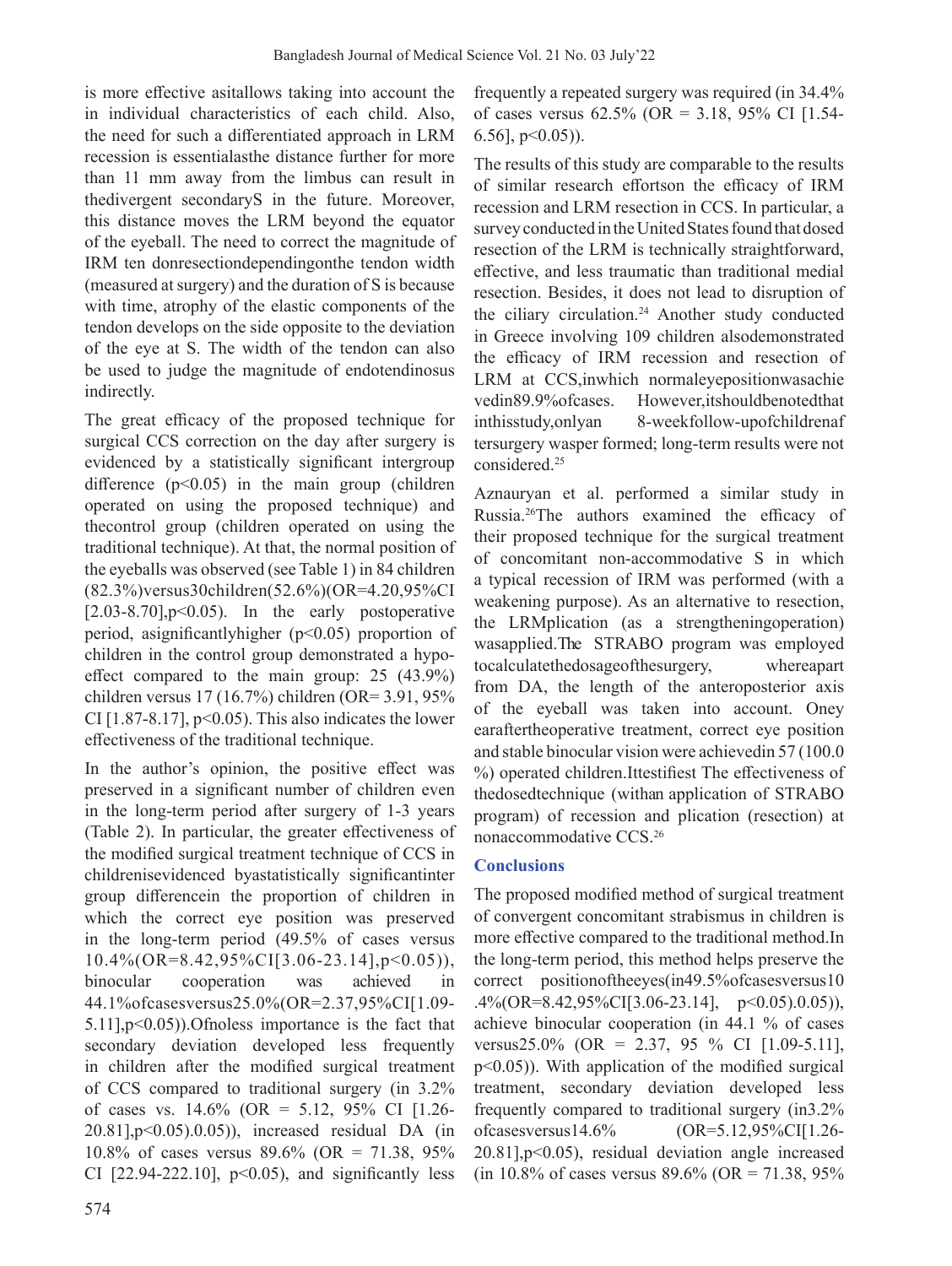CI  $[22.94-222.10]$ ,  $p<0.05$ ), and repeated surgery was required significantly less frequently (in 34.4% of cases versus  $62.5\%$  (OR = 3.18, 95% CI [1.54- $6.56$ ],  $p<0.05$ ).

## *Prospects for further research*

Study of the clinical effectiveness of surgical intervention for vertical strabismus in children.

**Funding.** This research did not receive any specific grant from funding agencies in the public, commercial, or not-for-profit sectors.

**Conflict of interest.** The authors declare no conflicts of interest.

**Ethical clearance:** The study protocol and the informed consent form for participation in the study were approved by the Medical Ethics Committee

at the I.M. Sechenov First Moscow State Medical University (Protocol № 3 of 18.03.2019). Only children whose parent (legal guardian) signed informed consent for the child's participation in the study were included.

## **Authors' contribution:**

Data gathering and idea owner of this study: MS, ZU, and TD;

Study design: ZU, TD, and ER;

Data gathering: MS, TD, and ER;

Writing and submitting manuscript: MS, ZU, and ER;

Editing and approval of final draft: MS, ZU, TD, and ER.

## **References**

- 1. Oluonye N, Sargent J. Severe visual impairment: practical guidance for paediatricians. *Paediatr Child Health*.2018;**28**(8): 379-383. https://doi.org/10.1016/j.paed.2018.06.007 https://doi.org/10.1016/j.paed.2018.06.007
- 2. Mombourquette C. The role of vision in effective school leadership. *Int StudEducAdm*. 2017; **45**(1): 19-37.
- 3. Devarajan P, Maheshgowri R. Visual acuity of school age children in selected schools of pimprichinchwadmetropolitan corporation: A cross sectional study. *J Dent Res Rev* 2020; 7: 49-52.https:// doi.org/10.4103/jdrr.jdrr\_55\_19
- 4. Bathelt J, de Haan M, Dale NJ. Adaptive behavior and quality of life in school-age children with congenital visual disorders and different levels of visual impairment. *Res Dev Disabil*.2019; 85: 154-62. https://doi.org/10.1016/j.ridd.2018.12.003 https://doi.org/10.1016/j.ridd.2018.12.003
- 5. Oluonye N, Sargent J. Severe visual impairment: practical guidance for paediatricians. *Paediatr Child Health*.2018; **28**(8): 379-383. https://doi.org/10.1016/j.paed.2018.06.007

https://doi.org/10.1016/j.paed.2018.06.007

- 6. Fries T. Vision disorders in Ohio's children vision screenings vs. comprehensive eye exams. *Public Health Rev* 2019; **2**(1): 1-5.
- 7. WHO. Blindness and vision impairment. 2021. https:// www.who.int/news-room/fact-sheets/detail/blindnessand-visual-impairment
- 8. Bui Quoc E, Milleret C. Origins of strabismus and loss of binocular vision. *FrontIntegr Neurosci*.2014; 8: 71.https://doi.org/10.3389/fnint.2014.00071 https://doi.org/10.3389/fnint.2014.00071
- 9. Fieß A, Kölb-Keerl R, Schuster AK, Knuf M, Kirchhof B, Muether PS, Bauer J. prevalence and associated factors of strabismus in former preterm and full-term infants between 4 and 10 years of age. *BMC Ophthalmol*.2017; **17**(1): 228. https://doi.org/10.1186/s12886-017-0605-1 https://doi.org/10.1186/s12886-017-0605-1
- 10. Hashemi H, Pakzad R, Heydarian S, Yekta A, AghamirsalimM, ShokrollahzadehF,Khoshhal F, Pakbin M, Ramin S, Khabazkhoob M. Global and regional prevalence of strabismus: a comprehensive systematic review and meta-analysis. *Strabismus* 2019;**27**(2): 54- 65. https://doi.org/10.1080/09273972.2019.1604773